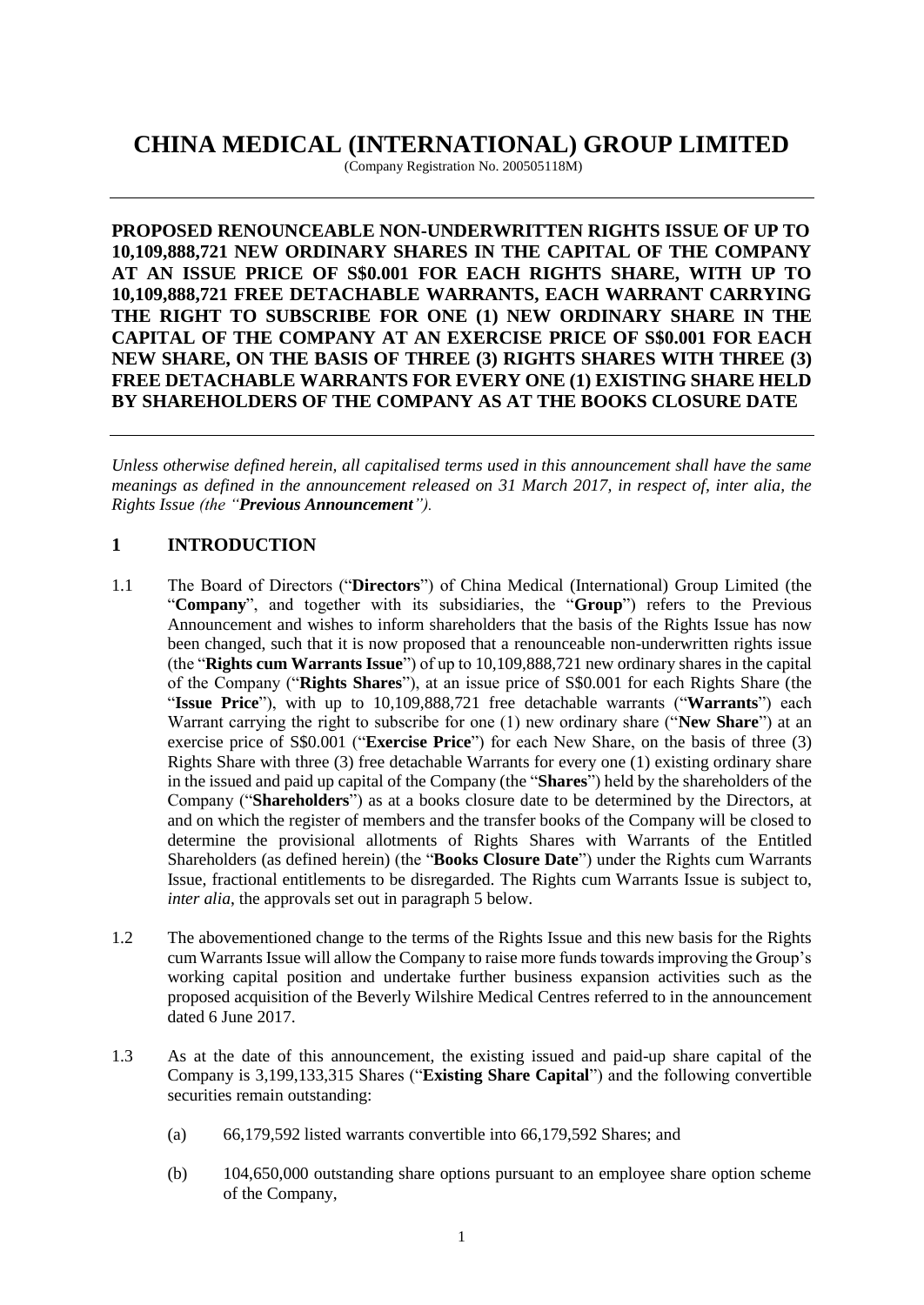(collectively known as the "**Convertible Securities**").

- 1.4 For illustrative purpose only, based on the assumptions that (i) all the Convertible Securities are converted and/or exercised (as the case may be) in full and all the new Shares that are required to be allotted and issued pursuant to such conversion and/or exercise are allotted and issued on or before the Books Closure Date, resulting in an issued share capital comprising 3,369,962,907 Shares as at the Books Closure Date and (ii) all the Entitled Shareholders subscribe in full for their pro rata entitlements of Rights Shares with Warrants under the Rights cum Warrants Issue ("**Scenario 1**"), 10,109,888,721 Rights Shares and 10,109,888,721 Warrants will be issued under the Rights cum Warrants Issue, subject to the requirement under Rule 723 of the Singapore Exchange Securities Trading Limited (the "**SGX-ST**") Listing Manual (Section B: Rules of Catalist) ("**Catalist Rules**") that the Company must ensure at least 10.0% of the total number of issued Shares of the Company (excluding treasury shares, preferences shares and convertible securities) in a class that is listed is at all times held by Public Shareholders (as defined in the Catalist Rules) (the "**Public Float Requirement**"). The Company will endeavour to conduct a share placement to the Public Shareholders or to do any other necessary action so as to ensure that the Company meets the Public Float Requirement and remain listed on the Catalist Board of the SGX-ST ("**SGX-ST Catalist**").
- 1.5 For illustrative purpose only, based on the assumptions that (i) none of the Convertible Securities are converted and/or exercised (as the case may be) in full and no new Shares are required to be allotted and issued on or before the Books Closure Date, resulting in an issued share capital comprising 3,199,133,315 Shares as at the Books Closure Date, and (ii) all the Entitled Shareholders subscribe in full for their *pro rata* entitlements of Rights Shares with Warrants under the Rights cum Warrants Issue ("**Scenario 2**"), 9,597,399,945 Rights Shares and 9,597,399,945 Warrants will be issued under the Rights cum Warrants Issue.
- 1.6 The Company will be seeking specific approval from the Shareholders by way of an extraordinary general meeting ("**EGM**") to be convened for the undertaking of the Rights cum Warrants Issue as the issue and allotment of the Rights Shares with Warrants exceeds the limits set under the current general share issue mandate of the Company approved by Shareholders in the annual general meeting held earlier on 28 April 2017. A circular setting out, amongst other things, the details of, and other relevant information pertaining to the Rights cum Warrants Issue (the "**Circular**"), together with the notice of the EGM, will be despatched to the Shareholders in due course.

# **2 PRINCIPAL TERMS OF THE RIGHTS CUM WARRANTS ISSUE**

- 2.1 **Terms**. The Company is proposing the Rights cum Warrants Issue to be offered on a renounceable non-underwritten basis to Entitled Shareholders on the basis of three (3) Rights Share with three (3) free detachable Warrants for every one (1) existing Share held by Entitled Shareholders as at the Books Closure Date, fractional entitlements to be disregarded.
- 2.2 **Issue Price**. The proposed Issue Price for each Rights Share and Exercise Price for each Warrant are both S\$0.001. The Issue Price and Exercise Price:
	- (i) represent a discount of approximately 80% to the closing market price of S\$0.005 for trades done on the SGX-ST on 7 June 2017 (being the last market day on which the Shares were transacted on the SGX-ST prior to the release of the announcement); and
	- (ii) represent a discount of approximately 50% to the theoretical ex-rights price of S\$0.002 per Share (being the theoretical market price of each Share assuming the completion of the Rights cum Warrants Issue, and which is calculated based on the closing market price of S\$0.005 per Share for trades done on the SGX-ST on 7 June 2017, being the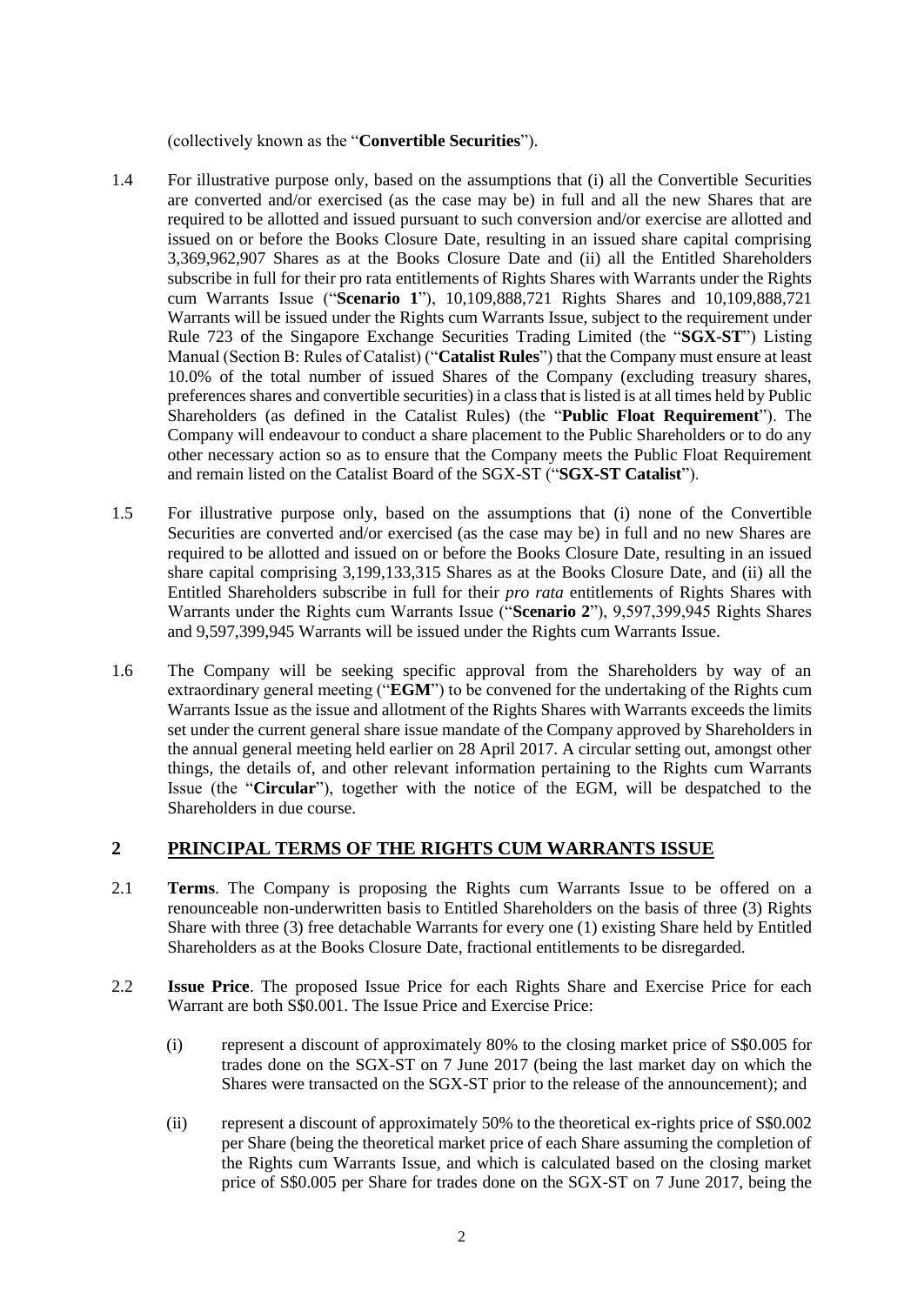last market day prior to this announcement, and the total number of Shares following the completion of the Rights cum Warrants Issue).

- 2.3 **Form and Subscription Rights of the Warrants**. Up to 10,109,888,721 Warrants will be issued in registered form and will be subject to the terms and conditions to be set in an instrument by way of a deed poll constituting the Warrants (the "**2017 Deed Poll**"). Each Warrant will carry the right to subscribe for one (1) New Share at the Exercise Price of S\$0.001 at any time during the period commencing on and including the date of the issue of the Warrants and expiring at 5.00 p.m. on the date immediately preceding the third  $(3<sup>rd</sup>)$  anniversary of the date of the issue of the Warrants (the "**Exercise Period**"), unless such date is a date on which the register of members of the Company ("**Register of Members**") is closed or is not a day on which the SGX-ST Catalist is open for securities trading (a "**Market Day**"), the Exercise Period shall end on the date prior to the closure of the Register of Members of the Company or the immediate preceding Market Day, as the case may be, but excluding such period(s) during which the register of holders of Warrants may be closed pursuant to the terms and conditions of the Warrants as set out in the 2017 Deed Poll. The Warrants which have not been exercised after the date of expiry shall lapse and cease to be valid for any purpose.
- 2.4 **Adjustments to Warrants.** The Exercise Price and/or the number of Warrants to be held by each warrantholder will, after their issue, be subject to adjustments under certain circumstances to be set out in the 2017 Deed Poll. Such circumstances include, without limitation, consolidation or subdivision of Shares, capitalisation issues, rights issue and certain capital distributions. Any such adjustments shall (unless otherwise provided under the Catalist Rules from time to time) be announced by the Company.
- 2.5 **Detachability and Trading of the Warrants.** The Warrants are immediately detachable from the Rights Shares upon issue, and will be issued in registered form and will be listed and traded separately on the SGX-ST Catalist under the book-entry (scripless) settlement system, upon the listing and quotation of the Warrants on the SGX-ST Catalist, subject to, amongst others, there being an adequate spread of holdings of the Warrants to provide for an orderly market in the Warrants.
- 2.6 **Size**. Based on the Existing Share Capital of the Company of 3,199,133,315 Shares, the changes in the Existing Share Capital of the Company is up to 10,109,888,721 Rights Shares which will be issued pursuant to the Rights cum Warrants Issue under Scenario 1, and upon completion of the Rights cum Warrants Issue, the share capital of the Company will be increased from 3,369,962,907 Shares (after adjusting for the Convertible Securities and on the assumption that the Warrants are not exercised) to 13,479,851,628 Shares.
- 2.7 **Eligibility of Shareholders to Participate in the Rights cum Warrants Issue**. The Company proposes to provisionally allot Rights Shares with Warrants to all Shareholders who are eligible to participate in the Rights cum Warrants Issue ("**Entitled Shareholders**"), comprising Entitled Depositors and Entitled Scripholders (both as defined below). Entitled Shareholders will be entitled to participate in the Rights cum Warrants Issue and receive the Offer Information Statement together with the appropriate application forms and accompanying documents at their respective Singapore addresses as maintained with the records of the Central Depository (Pte) Limited ("**CDP**") or the Share Registrar (as defined below), as the case may be.
- 2.8 **Entitled Depositors**. Entitled Depositors are Shareholders with Shares standing to the credit of their securities accounts and whose registered addresses with CDP are in Singapore as at the Books Closure Date or who have registered addresses outside Singapore and provided CDP, at 9 North Buona Vista Drive, #01-19/20, The Metropolis, Singapore 138588, with addresses in Singapore for the service of notices and documents not later than 5.00 p.m. (Singapore time) on the date falling three (3) market days prior to the Books Closure Date ("**Entitled Depositors**"). Entitled Depositors will be provisionally allotted the Rights Shares with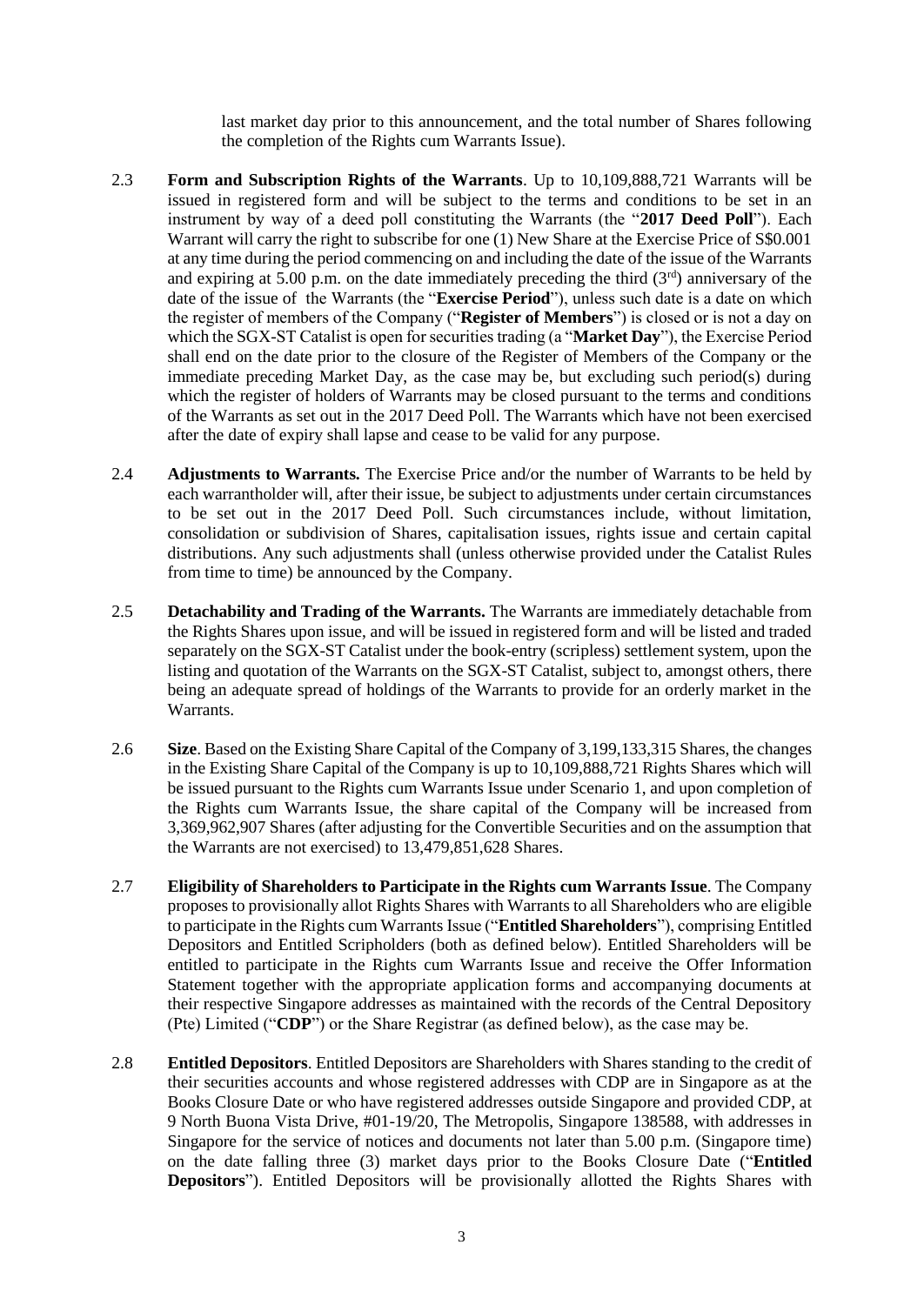Warrants on the basis of the number of Shares standing to the credit of their securities accounts with CDP as at 5.00 p.m. (Singapore time) on the Books Closure Date.

- 2.9 **Entitled Scripholders.** Entitled Scripholders are Shareholders whose (i) share certificates are not deposited with CDP, (ii) Shares are registered in their own names, and (iii) registered addresses with the Company's share registrar, Boardroom Corporate & Advisory Services Pte. Ltd.(the "**Share Registrar**"), are in Singapore as at the Books Closure Date or who have registered addresses outside Singapore and provided the Share Registrar at 50 Raffles Place, #32-01 Singapore Land Tower, Singapore 048623, with addresses in Singapore for the service of notices and documents not later than 5.00 p.m. (Singapore time) on the date falling three (3) market days prior to the Books Closure Date and persons who have tendered to the Share Registrar valid transfers of their Shares and the certificates relating thereto for registration up to the Books Closure Date ("**Entitled Scripholders**"). Entitled Scripholders will have to submit duly completed and stamped transfers in respect of Shares not registered in the name of CDP, together with all relevant documents of title, so as to be received up to 5.00 p.m. (Singapore time) on the Books Closure Date by the Share Registrar, in order to be registered to determine the transferee's provisional allotments of Rights Shares with Warrants entitlements.
- 2.10 **Foreign Shareholders**. For practical reasons and in order to avoid any violation of the securities legislation applicable in countries other than Singapore, the Rights Shares with Warrants will **NOT** be offered to Shareholders with registered addresses outside Singapore and who have not, at least three (3) market days prior to the Books Closure Date, provided CDP or the Share Registrar, as the case may be, with addresses in Singapore for the service of notices and documents ("**Foreign Shareholders**"). The Offer Information Statement to be issued for the Rights cum Warrants Issue and accompanying documents will not be mailed outside Singapore. Accordingly, Foreign Shareholders will not be entitled to participate in the Rights cum Warrants Issue. No provisional allotment of Rights Shares with Warrants will be made to Foreign Shareholders and no purported acceptance thereof or application for any excess Rights Shares therefore by any Foreign Shareholder will be valid.
- 2.11 Entitlements to Rights Shares with Warrants which would otherwise have been provisionally allotted to Foreign Shareholders will, if practicable to do so and at the discretion of the Company, be sold "**nil-paid**" on the SGX-ST Catalist, as soon as practicable, after dealings in the provisional allotments of Rights Shares with Warrants commence. Such sales may, however, only be effected if the Company, in its absolute discretion, determines that a premium can be obtained from such sales, after taking into account expenses to be incurred in relation thereto. The net proceeds from all such sales, after deduction of all expenses therefrom, will be dealt with in accordance with the terms set out in the Offer Information Statement.
- 2.12 **SHAREHOLDERS WITH REGISTERED ADDRESSES OUTSIDE SINGAPORE WHO WISH TO PARTICIPATE IN THE RIGHTS CUM WARRANTS ISSUE SHOULD PROVIDE CDP OR THE SHARE REGISTRAR, AS THE CASE MAY BE, WITH ADDRESSES IN SINGAPORE FOR THE SERVICE OF NOTICES AND DOCUMENTS, AT LEAST THREE (3) MARKET DAYS PRIOR TO THE BOOKS CLOSURE DATE.**
- 2.13 **CPF Investment Scheme.** Persons who bought their Shares previously using their Central Provident Fund account savings ("**CPF Funds**") may only use the same for the payment of the Issue Price to accept their provisional allotments of Rights Shares with Warrants and (if applicable) apply for excess Rights Shares with Warrants, subject to the applicable rules and regulations of the Central Provident Fund ("**CPF**"). Such persons who wish to accept their provisional allotments of Rights Shares with Warrants will need to instruct the respective CPF agent banks where they hold their CPF investment accounts, to accept their provisional allotment of Rights Shares with Warrants and (if applicable) apply for the excess Rights Shares with Warrants on their behalf in accordance with the Offer Information Statement.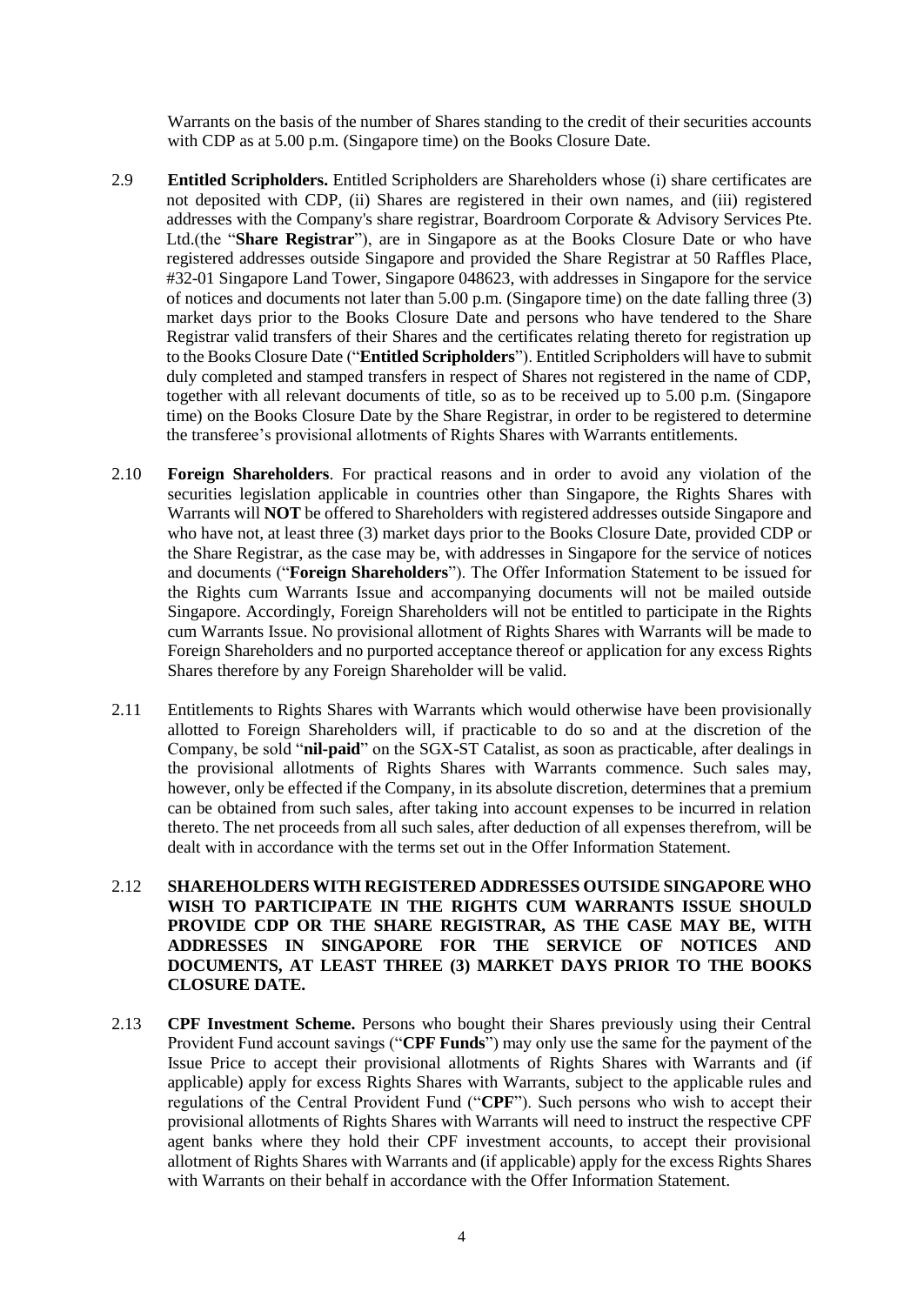2.14 **Provisional Allotments and Excess Applications.** Entitled Shareholders will be at liberty to accept, decline, renounce or trade their provisional allotments of the Rights Shares with Warrants and will be eligible to apply for Rights Shares with Warrants in excess of their provisional allotments under the Rights cum Warrants Issue. Entitlements which are not allotted or taken up for any reason (including any fractions of a Rights Share with Warrant) will be aggregated and issued to satisfy applications, if any, for excess Rights Shares with Warrants or otherwise disposed of or dealt with in such manner as the Directors may, in their absolute discretion, deem fit in the interests of the Company. In the allotment of excess Rights Shares with Warrants, preference will be given to Entitled Shareholders for rounding of odd lots, and Directors and substantial shareholders who have control or influence over the Company in connection with the day-to-day affairs of the Company or the terms of the Rights cum Warrants Issue, or have representation (direct or through a nominee) on the Board of the Company will rank last in priority for the rounding of odd lots and allotment of excess Rights Shares with Warrants. The Company will also not make any allotment or issuance of any excess Rights Shares with Warrants that will result in a transfer of controlling interest in the Company unless otherwise approved by the Shareholders at a general meeting.

Fractional entitlements to the Rights Shares with Warrants will be disregarded in arriving at the Entitled Shareholders' entitlements and will, together with the provisional allotments which are not taken up for any reason, be aggregated and used to satisfy excess applications (if any), or otherwise dealt with in such manner as the Directors may in their absolute discretion, deem fit for the benefit of the Company.

- 2.15 **Offer Information Statement**. The terms and conditions of the Rights cum Warrants Issue may be subject to such changes as the Directors may deem fit. The final terms and conditions of the Rights cum Warrants Issue will be contained in the Offer Information Statement to be lodged with the SGX-ST, acting as an agent on behalf of the Monetary Authority of Singapore ("**Authority**"), and despatched by the Company to Entitled Shareholders in due course, subject to paragraph 6 below.
- 2.16 **Ranking.** The Rights Shares with Warrants are payable in full upon acceptance and/or application and will, upon allotment and issue, rank *pari passu* in all respects with the then existing issued Shares, except that they will not rank for any dividends, rights, allotments or other distributions, the record date for which falls before the date of issue of the Rights Shares with Warrants.
- 2.17 The New Shares allotted and issued upon the exercise of the Warrants shall be fully paid and shall rank for any dividends, rights, allotments or other distributions, the Record Date (as defined herein) for which is on or after the relevant date of exercise of the Warrants and shall rank *pari passu* in all respect with the then existing issued Shares.
- 2.18 For the purpose herein, "**Record Date**" means, in relation to any dividends, rights, allotments or other distributions, the date as at the close of business (or such other time as may have been notified by the Company) on which the Shareholders must be registered with the Company or CDP, as the case may be, in order to participate in such dividends, rights, allotments or other distributions.
- 2.19 **Non-Underwritten Rights cum Warrants Issue and No Undertaking Shareholder.** In view of the savings in costs enjoyed by the Company as a result of not having to bear any underwriting fees, the Company has decided to proceed with the Rights cum Warrants Issue on a non-underwritten basis.
- 2.20 **Odd Lots.** Shareholders who hold odd lots of the Rights Shares with Warrants, and who wish to trade in odd lots on the SGX-ST Catalist should note that they will be able to do so on the Unit Share Market.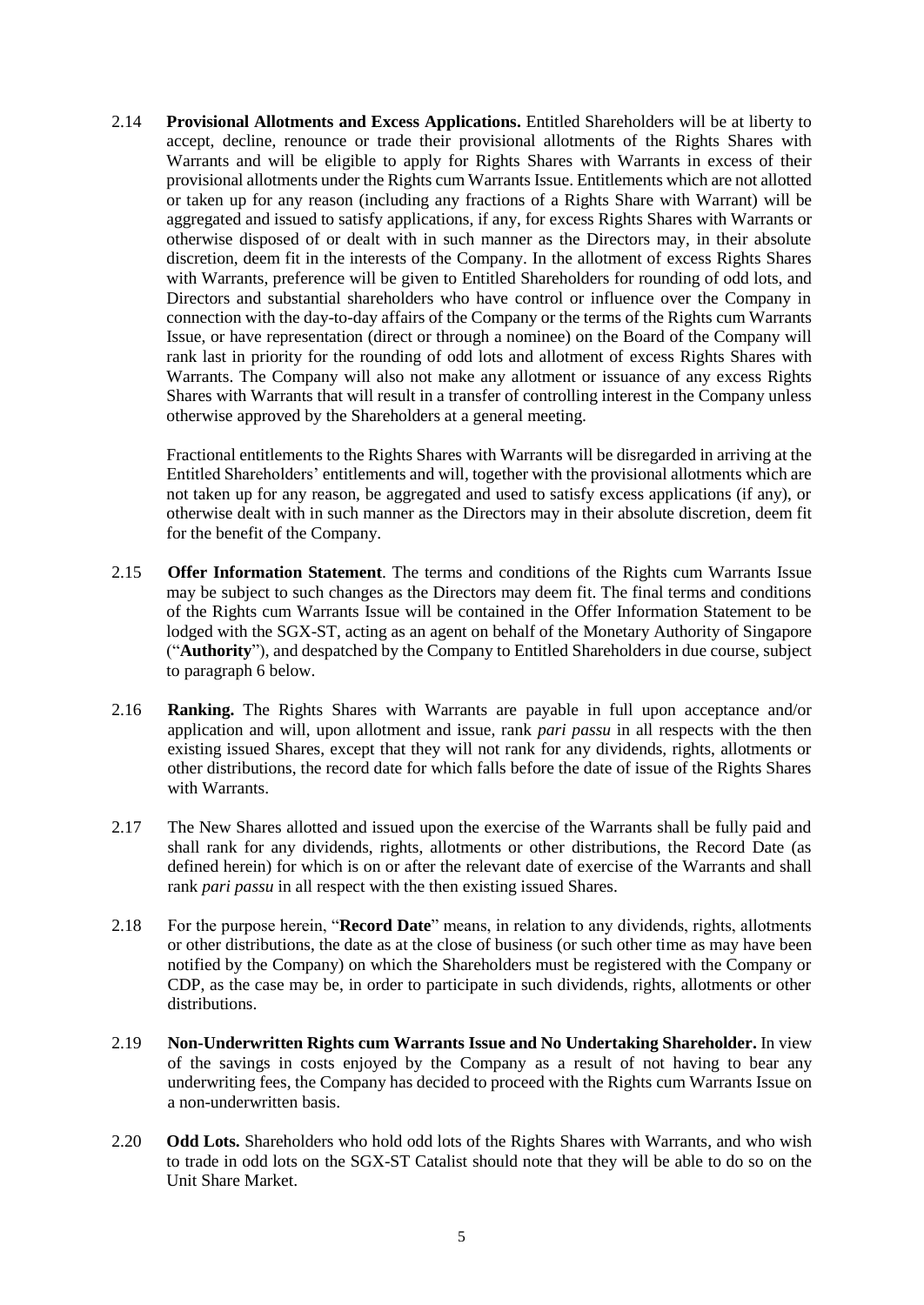2.21 **Option to Scale Down Subscription.** Depending on the level of subscription for the Rights Shares with Warrants, the Company will, if necessary, scale down the subscription and/or excess applications for the Rights Shares with Warrants by any of the Shareholders (if such Shareholder chooses to subscribe for his/her/its *pro rata* Rights Shares with Warrants entitlement and/or apply for excess Rights Shares with Warrants) to avoid placing the relevant Shareholder and parties acting in concert with him/her/it (as defined in the Singapore Code on Take-overs and Mergers (the "**Code**")) in the position of incurring a mandatory general offer obligation under the Code, as a result of other Shareholders not taking up their Rights Shares with Warrants entitlements fully.

### **3 RATIONALE AND USE OF PROCEEDS OF THE RIGHTS CUM WARRANTS ISSUE**

- 3.1 It was previously announced that the Company is undertaking the Rights cum Warrants Issue to raise funds towards improving the Group's working capital position and to fund the growth and expansion of the Group in respect of the Group's medical aesthetics business. The Company is also seeking to repay its outstanding loan obligations through the funds raised from the Rights cum Warrants Issue. In respect of the former, this will serve to strengthen the Group's financial position and thereby provide the Group with more flexibility and enhance its ability to formulate, strategise and execute its business plans. A stronger financial position will also allow the Group to seize any opportunities for business growth and expansion into other business area in a timely manner as and when opportunities arise.
- 3.2 Assuming Scenario 1 occurs and all of the Warrants issued thereunder are exercised, the estimated net proceeds (the "**Scenario 1 Net Proceeds**") is expected to be approximately S\$20.0 million after deducting estimated costs and expenses of S\$120,000 relating thereto. After considering the Group's current financial position and for the purpose of undertaking the Rights cum Warrants Issue, the Company intends to use the Scenario 1 Net Proceeds for the purposes of business expansion, repayment of loans and working capital.
- 3.3 Assuming Scenario 2 occurs and none of the Warrants are exercised, the estimated net proceeds (the "**Scenario 2 Net Proceeds**") is expected to be approximately S\$9.5 million, after deducting estimated costs and expenses of S\$120,000 relating thereto. After considering the Group's current financial position and for the purpose of undertaking the Rights cum Warrants Issue, the Company intends to use the Scenario 2 Net Proceeds for the purposes of business expansion, repayment of loans and working capital.
- 3.4 Assuming Scenario 2 occurs and all of the Warrants issued thereunder are exercised ("**Scenario 3**"), the estimated net proceeds ("**Scenario 3 Net Proceeds**") is expected to be approximately S\$19.1 million, after deducting estimated costs and expenses of S\$120,000 relating thereto. After considering the Group's current financial position and for the purpose of undertaking the Rights cum Warrants Issue, the Company intends to use the Scenario 3 Net Proceeds for the purposes of business expansion, repayment of loans and working capital.

For the purposes herein, Scenario 1 Net Proceeds, Scenario 2 Net Proceeds and Scenario 3 Net Proceeds shall collectively be known as "**Net Proceeds**".

For illustrative purpose only, the following table is an estimate of how the Company intends to use the Net Proceeds:

| <b>Use of Net Proceeds</b> | <b>Scenario 1 and all</b> |               | Scenario 2 and no         |               | <b>Scenario 3</b> |               |
|----------------------------|---------------------------|---------------|---------------------------|---------------|-------------------|---------------|
|                            | <b>Warrants exercised</b> |               | <b>Warrants exercised</b> |               |                   |               |
|                            | S\$ (million)             | $\frac{6}{9}$ | S\$ (million)             | $\frac{6}{9}$ | S\$ (million)     | $\frac{6}{9}$ |
| <b>Business expansion</b>  | 5.0                       |               | 1.9                       | 20            | 4.8               |               |
| <b>Repayment of loans</b>  | 10.0                      | 50            | 5.7                       | 60            | 9.5               | 50            |
| <b>Working Capital</b>     | 5.0                       | 25            | 1.9                       | 20            | 4.8               |               |
| <b>Total</b>               | 20.0                      | 100           | 9.5                       | 100           | 19.1              | 100           |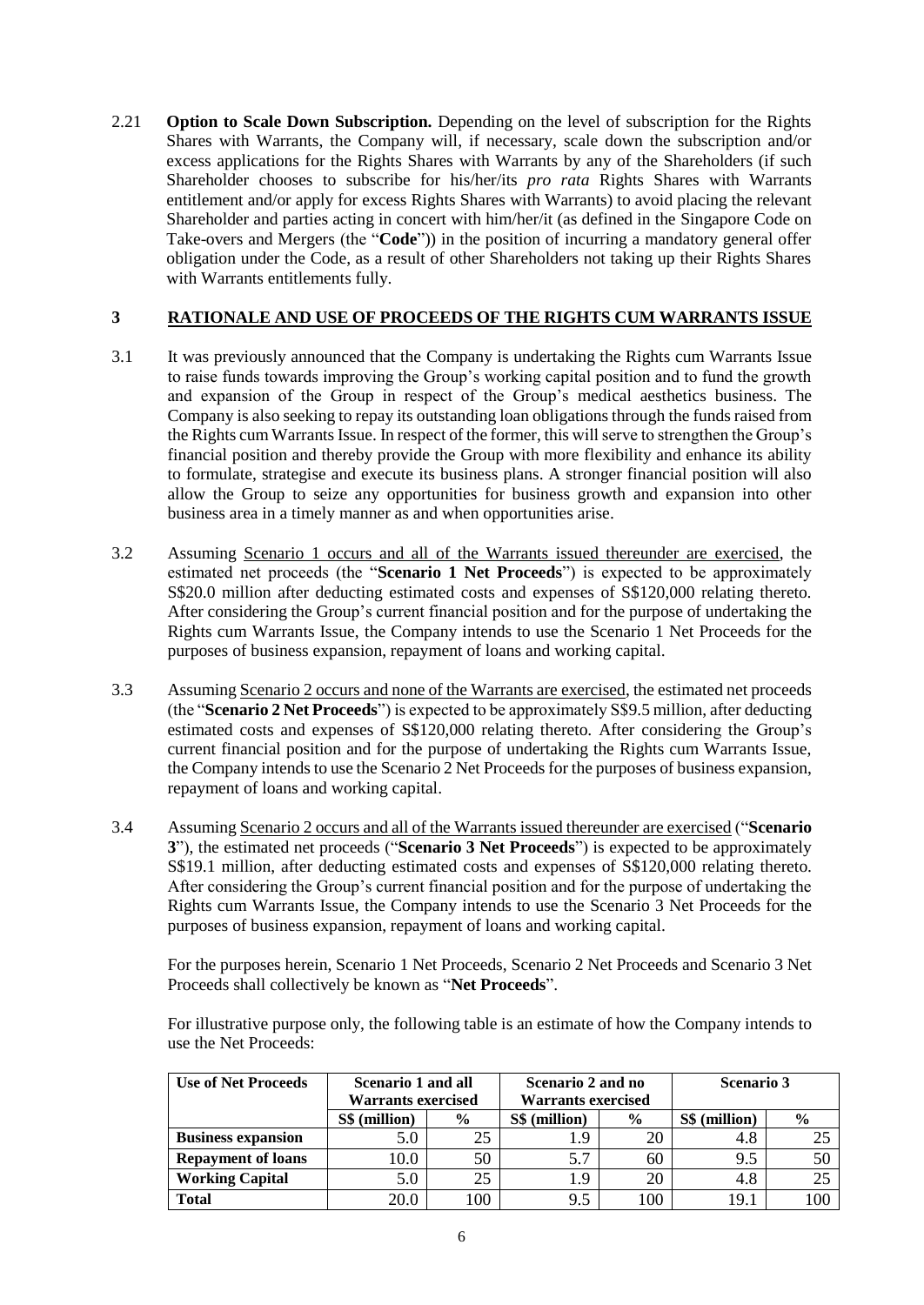- 3.5 Pending the deployment of the Net Proceeds, such proceeds may be placed as deposits with banks and/or financial institutions and/or invested in short-term money markets or debt instruments or for any other purposes on a short-term basis as the Board may deem fit in the interest of the Group.
- 3.6 The Company will make periodic announcements on the utilisation of the Net Proceeds as and when such proceeds are materially disbursed, and provide a status report on the use of the proceeds raised in its interim and full-year financial statements issued under Rule 705 of the Catalist Rules and its annual report. Where the proceeds have been used for working capital purposes, the Company will provide a breakdown with specific details on how the proceeds have been applied in the announcements and annual report. Where there is any material deviation from the stated use of proceeds, the Company will announce the reasons for such deviation.
- 3.7 There is no minimum amount to be raised from the Rights cum Warrants Issue. The Directors are of the opinion that (i) after taking into consideration the present bank facilities and the factors mentioned below, the working capital available to the Group is sufficient to meet its present requirements and the Rights cum Warrants Issue is being undertaken for the reasons stated in paragraph 3.1 above and (ii) after taking into consideration the present bank facilities, the factors mentioned below and the Net Proceeds, the working capital available to the Group is sufficient to meet its present requirements.
- 3.8 The opinion of the Directors referred to above has taken into account the following factors:
	- (a) one of the Company's substantial shareholders (the "**Substantial Shareholder**") has provided a letter of financial support, in which the Substantial Shareholder has agreed to provide the continuing financial and other support upon terms and conditions agreeable to both parties to enable the Group to continue to trade and to meet its financial obligations and commitments for the next 12 months till 30 March 2018;
	- (b) the Substantial Shareholder has confirmed he will not seek repayment of a S\$1.2 million amount owed by the Group to himself and the amount of S\$3.5 million owing to China Medical Investments Co Pte. Ltd. (of which the Substantial Shareholder is also a director and having a 55% equity interest) until the Group has the financial ability to make the repayment or 30 March 2018 (whichever is earlier);
	- (c) on 2 February 2017, the Substantial Shareholder advanced an interest free loan of S\$200,000 to the Company repayable in 12 months after the date of disbursement for general working capital purposes; and
	- (d) the CMIC Hemodialysis (Hong Kong) Limited has entered into a second supplementary agreement with a third party, Concorde Global Limited to extend the maturity date of the HK\$20 million loan from 28 March 2017 to 27 June 2017. The loan is secured by a corporate guarantee granted by the Company and a deed of guarantee granted by the Substantial Shareholder (please refer to the SGXNET announcements dated 20 June 2016, 13 December 2016 and 29 March 2017).

#### **4 ADJUSTMENTS TO CONVERTIBLE SECURITIES**

- 4.1 As at the date of this announcement, 66,179,592 listed warrants (issued in 2013) remain outstanding and unexercised. The listed warrants may or may not be exercised by the warrantholders prior to the Books Closure Date.
- 4.2 As a result of the Rights cum Warrants Issue and pursuant to the terms and conditions of the listed warrants set out in the deed poll of the listed warrants (the "**2013 Deed Poll**"), the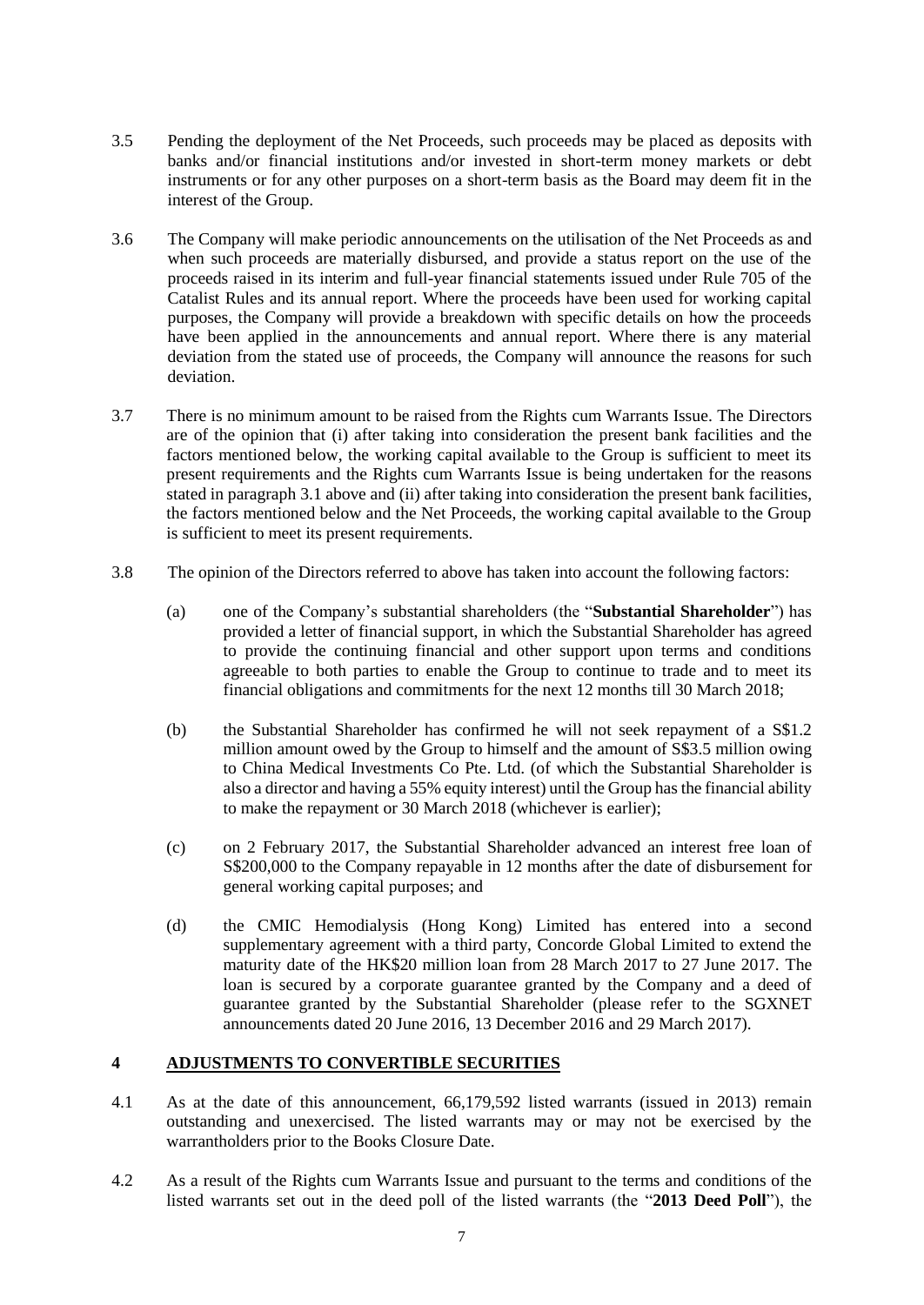Company may be required to make adjustments to the number and/or the exercise price of the listed warrants (the "**Warrants Adjustments**").

- 4.3 The Warrant Adjustments are subject to certification by the Company's auditors as required by the 2013 Deed Poll. The Warrant Adjustments, if any, will be effective from the commencement of the next market day following the closing date of the offer of the Rights Shares under the Rights cum Warrants Issue. Details of the Warrants Adjustments will be announced by the Company separately in due course.
- 4.4 As at the date of this announcement, 104,650,000 employee share options remain outstanding and unexercised. These employee share options may or may not be exercised by the optionholders prior to the Books Closure Date.
- 4.5 As a result of the Rights cum Warrants Issue and pursuant to the rules of the employee share options scheme (the "**ESOS Rules**"), the Company may be required to make adjustments to the number and/or the exercise price of the employee share options (the "**Options Adjustments**"). The Options Adjustments, if any, will be effective from the commencement of the next market day following the closing date of the offer of the Rights Shares under the Rights cum Warrants Issue. Details of the Options Adjustments will be announced by the Company separately in due course.

## **5 APPROVALS**

- 5.1 The Rights cum Warrants Issue is subject to, *inter alia*, the following:
	- (a) the receipt of the listing and quotation notice for the Rights Shares, Warrants, New Shares and the new Shares that may be issued pursuant to the exercise of any additional warrants or options to be issued in respect of the Warrants Adjustments and Options Adjustments from the SGX-ST;
	- (b) the Rights cum Warrants Issue, having been approved by Shareholders at the EGM; and
	- (c) the lodgement of the Offer Information Statement together with all other accompanying documents (if applicable) with the SGX-ST, acting as an agent on behalf of Authority.
- 5.2 PrimePartners Corporate Finance Pte. Ltd., the sponsor of the Company (the "**Sponsor**"), will be making an application to the SGX-ST for permission to deal in and for the listing of and quotation for the Rights Shares, Warrants, New Shares and the new Shares that may be issued pursuant to the exercise of any additional warrants or options to be issued in respect of the Warrants Adjustments and Options Adjustments. An appropriate announcement on the outcome of the application will be made in due course.

# **6 CIRCULAR AND EGM**

The Company intends to convene the EGM to seek Shareholders' approval for the Rights cum Warrants Issue. The Circular containing, *inter alia*, the notice of the EGM and details of the abovementioned transaction will be despatched to the Shareholders in due course.

#### **7 INTERESTS OF DIRECTORS AND SUBSTANTIAL SHAREHOLDERS**

None of the Directors and substantial Shareholders of the Company has any interest, direct or indirect, in the Rights cum Warrants Issue (other than through their respective shareholdings in the Company).